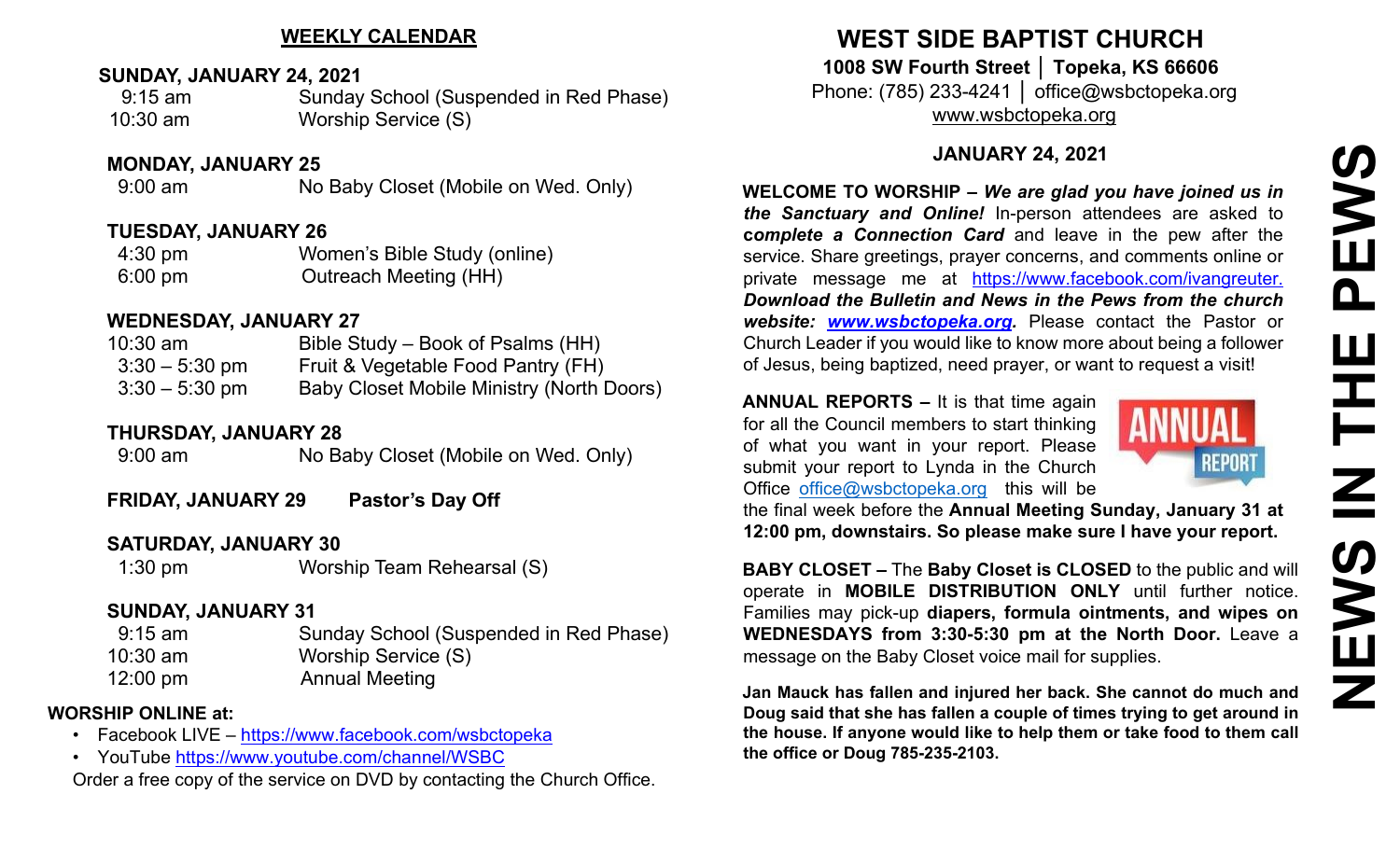**BIBLE STUDY ONLINE** – Join us for **"The Psalm Book of Israel" Bible Study on Wednesday MORNINGS at 10:30 am in Holmer Hall (face masks, mass limit, and social distancing required) or ZOOM (see email for link and password).** 

**FOOD PANTRY –**Free Fruit and Vegetable Food Pantry on **Wednesdays from 3:30 to 5:30 pm, while supplies last**. **MOBILE SITE**: enter western PARKING LOT from  $4<sup>th</sup>$  and CLAY Streets; do not park or exit your vehicle. Equal Opportunity. \*All food is available at no cost. **FACE COVERINGS or MASKS REQUIRED.**

• **YEAR TO DATE REPORT –**17,211 individuals (7,886 adults, 6,813 children, and 2,512 seniors) in 4,392 families were able to receive 132,819 pounds (66.4 tons) of free bread, fruits, vegetables, and other items from the Fruit & Vegetable Food Pantry at West Side Baptist Church in 2020. We served 1½ times more families compared to previous years.

Thank you to Jack Janway, Outreach Coordinator, and all the volunteers who make this service project possible.

**GIVING STATEMENTS FOR 2020** – Nancy Lindberg will mail the charitable contribution letters for 2020 before February 1. Please see Nancy with any questions or special requests. **GIVE SAFELY ONLINE: [https://west](https://west-side-baptist-church.square.site/)[-side](https://west-side-baptist-church.square.site/)[baptist](https://west-side-baptist-church.square.site/)[-](https://west-side-baptist-church.square.site/)[church.square.site](https://west-side-baptist-church.square.site/)**

**MIDWINTER MISSION CONFERENCE - Canceled** - The ABCCR made the difficult decision to cancel the 2021 Mid-Winter Missions Conference that would have occurred in January 2021 because of concerns related to the pandemic. The executive minister hopes everyone understand the rationale and reminds us to stay engaged with our global servants. You can see a full list of our global servants at International Ministries' website at www.internationalministries.org..

**DOORSTEP -** Hope everyone is staying well, and managing as we enter another year of Covid restrictions Doorstep is still having our SouperBowl Sunday collection of soup and crackers to help stock our food pantry.

As you know, a can of soup can be a meal, and a good SouperBowl collection can last us through the Spring months! We can use all varieties of soup, including the Chunky, Progresso, etc. Due to COVID we will not be having Operation Soup Line this year. We were fortunate to get it in before the pandemic began last year. But, could not figure out a way to have some version of the event and be safe that would be worth the work and time. *Thank you, Lisa Cain*

**PUBLIC HEALTH NOTICE: RED PHASE – BUILDING CLOSED TO PUBLIC UNTIL FURTHER NOTICE –** To mitigate the spread of the Coronavirus (COVID 19), the Church leaders have enacted *Phase Red Protocols* on the advice of our Executive Minister, the Governor of the State of Kansas, and Shawnee County Health Officer. Effective immediately until further notice:

#### 1. **BUILDING CLOSED** to the public.

2. **MASKS REQUIRED -** All persons

(age 6 and older) are required to **WEAR A MASK IN PUBLIC including employees of the church,** with certain exemptions apply including all children *age 5 and under*, when social distancing (keeping six feet of distance between yourself and others outside your

#separatetogether

household, except for occasional or incidental moments of closer proximity) is not possible. (see SNCO Emergency Order #2020-68 and the Governors Executive Order #20-68 Mandatory Mask Protocol).

- 3. **LIMIT MASS GATHERINGS to 10 persons (including weddings)**
- 4. **HIGH RISK INDIVIDUALS and PARENTS AND SMALL CHILDREN should take more intensive precautions including** *staying-safe-at home*. High-risk individuals include those with underlying medical conditions, including chronic lung disease, asthma, heart conditions, severe obesity, chronic kidney disease, liver disease, or who are otherwise immunocompromised.
- 5. **NURSERY CLOSED –** The church nursery will be CLOSED until after the first of the year for cleaning and sanitizing.
- 6. **CHILDRENS PROGRAMS** are **SUSPENDED** including Sunday School (all ages including youth), Children's Church, Youth Bowling League, etc.
- 7. **SOCIAL SERVICE PROGRAMS will operate in MOBILE DISTRIBUTION.**
- 8. **WORSHIP and BIBLE STUDIES will be offered REMOTELY (online).**  For more information about preventing the spread of COVID 19, visit: <https://www.snco.us/hd/coronavirus> [o](https://www.snco.us/hd/coronavirus)r the Centers for Disease Control and Prevention website [\(www.cdc.gov\).](http://www.cdc.gov/)